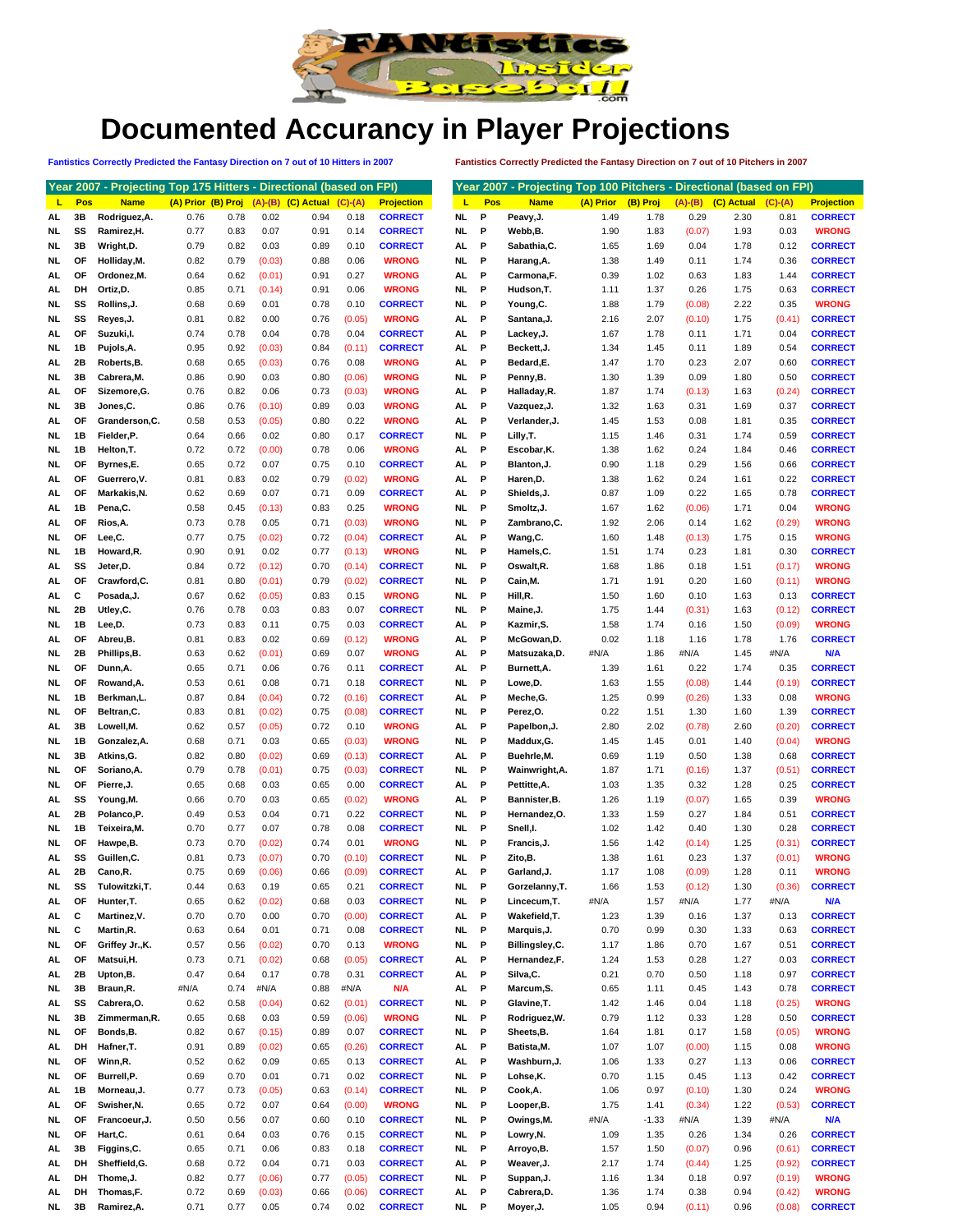| AL        | ОF | Ibanez, R.       | 0.68 | 0.66 | (0.02) | 0.64 | (0.04) | <b>CORRECT</b> | NL.       | P | Gallardo, Y.          | #N/A | 1.69    | #N/A                  | 1.72 | #N/A   | N/A            |
|-----------|----|------------------|------|------|--------|------|--------|----------------|-----------|---|-----------------------|------|---------|-----------------------|------|--------|----------------|
| NL.       | SS | Renteria, E.     | 0.66 | 0.62 | (0.04) | 0.74 | 0.09   | <b>WRONG</b>   | AL        | P | Bonderman, J.         | 1.53 | 1.71    | 0.18                  | 1.10 | (0.44) | <b>WRONG</b>   |
| AL        | 3B | Beltre, A.       | 0.60 | 0.61 | 0.02   | 0.63 | 0.04   | <b>CORRECT</b> | NL        | P | Davis, D.             | 1.18 | 1.35    | 0.17                  | 0.96 | (0.22) | <b>WRONG</b>   |
|           |    |                  |      |      |        |      |        |                |           |   |                       |      |         |                       |      |        | <b>CORRECT</b> |
| NL.       | 2B | Uggla, D.        | 0.62 | 0.57 | (0.05) | 0.57 | (0.05) | <b>CORRECT</b> | AL        | P | Schilling, C.         | 1.37 | 1.24    | (0.13)                | 1.22 | (0.15) |                |
| AL        | 1В | Youkilis, K.     | 0.64 | 0.54 | (0.10) | 0.66 | 0.02   | <b>WRONG</b>   | AL        | P | Westbrook, J.         | 1.17 | 1.40    | 0.22                  | 1.21 | 0.04   | <b>CORRECT</b> |
| NL.       | 2Β | Hudson, O.       | 0.64 | 0.60 | (0.03) | 0.68 | 0.04   | <b>WRONG</b>   | AL        | P | Greinke,Z.            | 1.14 | 1.44    | 0.30                  | 1.41 | 0.27   | <b>CORRECT</b> |
| <b>NL</b> | 2B | Johnson, K.      | #N/A | 0.62 | #N/A   | 0.66 | #N/A   | N/A            | NL        | P | Villanueva, C.        | 1.82 | 1.31    | (0.51)                | 1.49 | (0.33) | <b>CORRECT</b> |
| AL.       | 2B | Hill, A.         | 0.56 | 0.61 | 0.05   | 0.61 | 0.05   | <b>CORRECT</b> | <b>NL</b> | P | Bush,D.               | 1.57 | 1.70    | 0.13                  | 0.95 | (0.62) | <b>WRONG</b>   |
| AL.       | 1В | Konerko, P.      | 0.76 | 0.70 | (0.06) | 0.63 | (0.13) | <b>CORRECT</b> | NL        | P | Morris, M.            | 1.17 | 1.36    | 0.19                  | 0.89 | (0.29) | <b>WRONG</b>   |
|           | ΟF | Guillen, J.      | 0.41 | 0.55 | 0.14   | 0.62 | 0.21   | <b>CORRECT</b> | NL        | P |                       | 1.37 | 1.65    |                       |      | 0.04   | <b>CORRECT</b> |
| AL        |    |                  |      |      |        |      |        |                |           |   | Myers, B.             |      |         | 0.28                  | 1.41 |        |                |
| AL.       | ΟF | Ramirez, M.      | 0.89 | 0.85 | (0.05) | 0.70 | (0.19) | <b>CORRECT</b> | AL        | P | Byrd,P.               | 0.63 | 0.88    | 0.25                  | 0.91 | 0.28   | <b>CORRECT</b> |
| AL        | 2B | Pedroia,D.       | 0.27 | 0.61 | 0.34   | 0.68 | 0.41   | <b>CORRECT</b> | NL.       | P | Hill, S.              | 0.87 | 1.43    | 0.56                  | 1.73 | 0.86   | <b>CORRECT</b> |
| NL.       | 2B | Kent, J.         | 0.67 | 0.65 | (0.02) | 0.69 | 0.02   | <b>WRONG</b>   | AL        | P | Baker, S.             | 0.16 | 0.69    | 0.54                  | 1.17 | 1.01   | <b>CORRECT</b> |
| AL.       | OF | Damon, J.        | 0.71 | 0.69 | (0.02) | 0.64 | (0.07) | <b>CORRECT</b> | NL.       | P | Hennessey, B.         | 1.36 | 1.17    | (0.20)                | 1.40 | 0.04   | <b>WRONG</b>   |
| AL        | DH | Vidro, J.        | 0.56 | 0.64 | 0.08   | 0.62 | 0.06   | <b>CORRECT</b> | NL        | P | James, C.             | 1.66 | 1.47    | (0.19)                | 1.02 | (0.63) | <b>CORRECT</b> |
|           |    |                  |      |      |        |      |        |                |           |   |                       |      |         |                       |      |        |                |
| <b>NL</b> | 1B | LaRoche, A.      | 0.71 | 0.72 | 0.01   | 0.60 | (0.11) | <b>WRONG</b>   | AL        | P | Robertson, N.         | 1.29 | 1.32    | 0.03                  | 0.91 | (0.38) | <b>WRONG</b>   |
| <b>NL</b> | 2B | Sanchez,F.       | 0.71 | 0.62 | (0.09) | 0.59 | (0.11) | <b>CORRECT</b> | NL.       | P | Maholm,P.             | 0.81 | 1.04    | 0.23                  | 0.90 | 0.09   | <b>CORRECT</b> |
| AL        | ΟF | Young,D.         | 0.63 | 0.62 | (0.01) | 0.56 | (0.08) | <b>CORRECT</b> | AL        | P | Janssen, C.           | 1.03 | 1.02    | (0.00)                | 1.71 | 0.69   | <b>WRONG</b>   |
| AL.       | ΟF | Cuddyer, M.      | 0.68 | 0.64 | (0.05) | 0.61 | (0.08) | <b>CORRECT</b> | AL        | P | Mussina, M.           | 1.78 | 1.41    | (0.37)                | 0.92 | (0.85) | <b>CORRECT</b> |
| AL        | OF | Lofton, K.       | 0.71 | 0.61 | (0.10) | 0.68 | (0.03) | <b>CORRECT</b> | NL        | P | Hirsh, J.             | 0.47 | 1.42    | 0.94                  | 1.25 | 0.77   | <b>CORRECT</b> |
| NL.       | OF | Willingham, J.   | 0.65 | 0.68 | 0.03   | 0.63 | (0.02) | <b>WRONG</b>   | AL        | P | Clemens, R.           | 2.12 | 1.87    | (0.25)                | 1.41 | (0.70) | <b>CORRECT</b> |
| NL.       | OF | Kearns, A.       | 0.64 | 0.62 | (0.02) | 0.56 | (0.08) | <b>CORRECT</b> | NL.       | P | Cruz, J.              | 1.62 | 1.75    | 0.13                  | 2.03 | 0.41   | <b>CORRECT</b> |
|           |    |                  |      |      |        |      |        |                |           |   |                       |      |         |                       |      |        |                |
| NL.       | ΟF | Pence, H.        | #N/A | 0.65 | #N/A   | 0.76 | #N/A   | <b>N/A</b>     | NL.       | P | Chico, M.             | #N/A | 1.09    | #N/A                  | 0.81 | #N/A   | N/A            |
| <b>NL</b> | ΟF | Cameron, M.      | 0.70 | 0.67 | (0.03) | 0.58 | (0.12) | <b>CORRECT</b> | NL.       | P | Chacon <sub>,S.</sub> | 0.47 | 1.07    | 0.60                  | 1.28 | 0.80   | <b>CORRECT</b> |
| AL.       | 2B | Ellis, M.        | 0.49 | 0.57 | 0.08   | 0.59 | 0.09   | <b>CORRECT</b> | NL        | P | Wolf,R.               | 0.63 | 1.24    | 0.61                  | 1.24 | 0.61   | <b>CORRECT</b> |
| NL.       | SS | Hardy, J.        | 0.47 | 0.53 | 0.06   | 0.58 | 0.11   | <b>CORRECT</b> | NL        | P | Williams, W.          | 1.35 | 1.22    | (0.13)                | 0.68 | (0.67) | <b>CORRECT</b> |
| AL        | SS | Peralta, J.      | 0.50 | 0.70 | 0.20   | 0.58 | 0.08   | <b>CORRECT</b> | AL        | P | Contreras, J.         | 1.50 | 1.43    | (0.07)                | 0.66 | (0.84) | <b>CORRECT</b> |
| AL        | 1B | Blake,C.         | 0.67 | 0.61 | (0.05) | 0.57 | (0.10) | <b>CORRECT</b> | NL.       | P | Trachsel, S.          | 0.92 | 1.19    | 0.27                  | 0.80 | (0.12) | <b>WRONG</b>   |
|           | 2B |                  |      |      |        |      |        |                |           | P |                       |      |         |                       |      |        |                |
| NL.       |    | Castillo,L.      | 0.61 | 0.57 | (0.04) | 0.61 | (0.01) | <b>CORRECT</b> | AL        |   | Bonser, B.            | 1.15 | 1.02    | (0.13)                | 0.71 | (0.44) | <b>CORRECT</b> |
| AL.       | OF | Teahen, M.       | 0.73 | 0.68 | (0.05) | 0.61 | (0.12) | <b>CORRECT</b> | NL.       | P | Gonzalez, E.          | 1.05 | 1.13    | 0.08                  | 1.12 | 0.07   | <b>CORRECT</b> |
| AL        | 2Β | Kinsler, I.      | 0.65 | 0.70 | 0.05   | 0.67 | 0.02   | <b>CORRECT</b> | AL        | P | Sonnanstine, A.       | #N/A | $-1.33$ | #N/A                  | 0.91 | #N/A   | N/A            |
| <b>NL</b> | OF | Young, C.        | 0.50 | 0.60 | 0.10   | 0.59 | 0.09   | <b>CORRECT</b> | NL.       | P | Vargas, C.            | 0.97 | 1.13    | 0.15                  | 0.85 | (0.13) | <b>WRONG</b>   |
| AL        | ΟF | Cust, J.         | 0.50 | 0.25 | (0.25) | 0.72 | 0.22   | <b>WRONG</b>   | NL        | P | Hendrickson, M.       | 1.01 | 0.99    | (0.02)                | 0.91 | (0.11) | <b>CORRECT</b> |
| NL.       | SS | Furcal, R.       | 0.72 | 0.70 | (0.02) | 0.56 | (0.16) | <b>CORRECT</b> | NL        | P | Capuano, C.           | 1.29 | 1.23    | (0.06)                | 0.77 | (0.52) | <b>CORRECT</b> |
|           | OF |                  |      |      |        |      |        |                |           |   |                       |      |         |                       |      |        |                |
| AL        |    | Stewart, S.      | 0.56 | 0.55 | (0.01) | 0.57 | 0.01   | <b>WRONG</b>   | AL        | P | Kennedy, J.           | 1.87 | 1.40    | (0.47)                | 0.94 | (0.94) | <b>CORRECT</b> |
| NL.       | OF | Young,D.         | 0.48 | 0.57 | 0.09   | 0.71 | 0.23   | <b>CORRECT</b> | AL        | P | Millwood, K.          | 1.34 | 1.24    | (0.10)                | 0.63 | (0.71) | <b>CORRECT</b> |
| AL.       | OF | Huff,A.          | 0.60 | 0.64 | 0.03   | 0.59 | (0.02) | <b>WRONG</b>   | AL        | P | Wright, J.            | 1.03 | 0.68    | (0.35)                | 1.36 | 0.33   | <b>CORRECT</b> |
| AL.       | ΟF | DeJesus, D.      | 0.65 | 0.65 | 0.00   | 0.52 | (0.13) | <b>WRONG</b>   | NL.       | P | Wells, K.             | 0.16 | 1.37    | 1.21                  | 0.63 | 0.47   | <b>CORRECT</b> |
| <b>NL</b> | SS | Greene, K.       | 0.53 | 0.65 | 0.12   | 0.54 | 0.01   | <b>CORRECT</b> |           |   |                       |      |         |                       |      |        |                |
|           | 1B | Wigginton, T.    | 0.62 | 0.61 | (0.01) | 0.59 |        |                |           |   |                       |      |         |                       |      |        | 72%            |
|           |    |                  |      |      |        |      |        |                |           |   |                       |      |         |                       |      |        |                |
| <b>NL</b> |    |                  |      |      |        |      | (0.04) | <b>CORRECT</b> |           |   |                       |      |         | <b>Total Accuracy</b> |      |        |                |
| AL        | ΟF | Crisp,C.         | 0.58 | 0.64 | 0.06   | 0.60 | 0.02   | <b>CORRECT</b> |           |   |                       |      |         |                       |      |        |                |
| NL.       | ΟF | Victorino, S.    | 0.55 | 0.61 | 0.05   | 0.70 | 0.14   | <b>CORRECT</b> |           |   |                       |      |         |                       |      |        |                |
| NL.       | 2Β | DeRosa, M.       | 0.63 | 0.57 | (0.06) | 0.61 | (0.02) | <b>CORRECT</b> |           |   |                       |      |         |                       |      |        |                |
| AL        | OF | Drew, J.         | 0.71 | 0.77 | 0.06   | 0.62 | (0.08) | <b>WRONG</b>   |           |   |                       |      |         |                       |      |        |                |
| AL.       | 3B | Iwamura, A.      | #N/A | 0.59 | #N/A   | 0.62 | #N/A   | N/A            |           |   |                       |      |         |                       |      |        |                |
| AL        | SS | Tejada, M.       | 0.73 | 0.66 | (0.07) | 0.61 | (0.12) | <b>CORRECT</b> |           |   |                       |      |         |                       |      |        |                |
| NL.       | 1В | Delgado, C.      | 0.69 | 0.72 | 0.03   | 0.57 | (0.12) | <b>WRONG</b>   |           |   |                       |      |         |                       |      |        |                |
| AL        | OF | Willits, R.      | 0.64 | 0.69 | 0.04   | 0.67 | 0.03   | <b>CORRECT</b> |           |   |                       |      |         |                       |      |        |                |
| AL        | 3В | Harris, B.       | 0.43 | 0.60 | 0.16   | 0.59 | 0.16   | <b>CORRECT</b> |           |   |                       |      |         |                       |      |        |                |
|           |    |                  |      |      |        |      |        |                |           |   |                       |      |         |                       |      |        |                |
| NL.       | 3В | Bautista, J.     | 0.50 | 0.56 | 0.06   | 0.56 | 0.05   | <b>CORRECT</b> |           |   |                       |      |         |                       |      |        |                |
| NL.       | 3B | Encarnacion, E.  | 0.63 | 0.67 | 0.03   | 0.61 | (0.02) | <b>WRONG</b>   |           |   |                       |      |         |                       |      |        |                |
| AL        | ΟF | Matthews Jr., G. | 0.72 | 0.64 | (0.08) | 0.58 | (0.13) | <b>CORRECT</b> |           |   |                       |      |         |                       |      |        |                |
| <b>NL</b> | 2B | Weeks,R.         | 0.63 | 0.66 | 0.04   | 0.67 | 0.05   | <b>CORRECT</b> |           |   |                       |      |         |                       |      |        |                |
| AL.       | 1В | Kotchman, C.     | 0.13 | 0.66 | 0.53   | 0.66 | 0.53   | <b>CORRECT</b> |           |   |                       |      |         |                       |      |        |                |
| <b>NL</b> | ΟF | Hermida, J.      | 0.50 | 0.66 | 0.16   | 0.69 | 0.19   | <b>CORRECT</b> |           |   |                       |      |         |                       |      |        |                |
| NL        | 2B | Lopez,F.         | 0.66 | 0.70 | 0.04   | 0.50 | (0.17) | <b>WRONG</b>   |           |   |                       |      |         |                       |      |        |                |
| AL.       | ΟF | Cabrera, M.      | 0.60 | 0.64 | 0.04   | 0.55 | (0.05) | <b>WRONG</b>   |           |   |                       |      |         |                       |      |        |                |
| NL        | 2Β | Theriot, R.      | #N/A | 0.67 | #N/A   | 0.55 | #N/A   | <b>N/A</b>     |           |   |                       |      |         |                       |      |        |                |
|           |    |                  |      |      |        |      |        |                |           |   |                       |      |         |                       |      |        |                |
| AL.       | 1B | Garko, R.        | 0.62 | 0.62 | (0.00) | 0.62 | 0.00   | <b>WRONG</b>   |           |   |                       |      |         |                       |      |        |                |
| AL        | ΟF | Dye, J.          | 0.84 | 0.74 | (0.10) | 0.58 | (0.26) | <b>CORRECT</b> |           |   |                       |      |         |                       |      |        |                |
| NL.       | ΟF | Gonzalez,L.      | 0.59 | 0.56 | (0.03) | 0.62 | 0.03   | <b>WRONG</b>   |           |   |                       |      |         |                       |      |        |                |
| NL.       | ΟF | Jones, A.        | 0.69 | 0.71 | 0.02   | 0.50 | (0.19) | <b>WRONG</b>   |           |   |                       |      |         |                       |      |        |                |
| NL.       | ΟF | Giles, B.        | 0.60 | 0.65 | 0.05   | 0.58 | (0.02) | <b>WRONG</b>   |           |   |                       |      |         |                       |      |        |                |
| AL        | 1B | Millar, K.       | 0.61 | 0.58 | (0.03) | 0.58 | (0.03) | <b>CORRECT</b> |           |   |                       |      |         |                       |      |        |                |
| AL        | ΟF | Wells, V.        | 0.76 | 0.70 | (0.06) | 0.50 | (0.26) | <b>CORRECT</b> |           |   |                       |      |         |                       |      |        |                |
|           |    |                  |      |      |        |      |        |                |           |   |                       |      |         |                       |      |        |                |
| NL.       | ΟF | Bay, J.          | 0.77 | 0.79 | 0.02   | 0.54 | (0.23) | <b>WRONG</b>   |           |   |                       |      |         |                       |      |        |                |
| AL        | SS | Bartlett, J.     | 0.62 | 0.62 | 0.00   | 0.57 | (0.05) | <b>WRONG</b>   |           |   |                       |      |         |                       |      |        |                |
| NL.       | ΟF | Church, R.       | 0.73 | 0.66 | (0.07) | 0.61 | (0.12) | <b>CORRECT</b> |           |   |                       |      |         |                       |      |        |                |
| AL        | SS | Lugo, J.         | 0.64 | 0.68 | 0.04   | 0.51 | (0.13) | <b>WRONG</b>   |           |   |                       |      |         |                       |      |        |                |
| NL.       | 2Β | Belliard, R.     | 0.51 | 0.39 | (0.12) | 0.58 | 0.07   | <b>WRONG</b>   |           |   |                       |      |         |                       |      |        |                |
| NL.       | 2Β | Iguchi, T.       | 0.61 | 0.64 | 0.03   | 0.60 | (0.01) | <b>WRONG</b>   |           |   |                       |      |         |                       |      |        |                |
| NL.       | SS | Wilson, J.       | 0.49 | 0.46 | (0.02) | 0.61 | 0.12   | <b>WRONG</b>   |           |   |                       |      |         |                       |      |        |                |
| <b>NL</b> | 2B | Matsui, K.       | 0.55 | 0.56 | 0.01   | 0.69 | 0.14   | <b>CORRECT</b> |           |   |                       |      |         |                       |      |        |                |
|           | С  |                  |      |      |        |      |        |                |           |   |                       |      |         |                       |      |        |                |
| AL.       |    | Mauer, J.        | 0.83 | 0.74 | (0.09) | 0.66 | (0.17) | <b>WRONG</b>   |           |   |                       |      |         |                       |      |        |                |
| NL.       | ΟF | Green, S.        | 0.57 | 0.59 | 0.02   | 0.63 | 0.06   | <b>CORRECT</b> |           |   |                       |      |         |                       |      |        |                |
| AL.       | 3B | Gordon, A.       | #N/A | 0.75 | #N/A   | 0.52 | #N/A   | <b>N/A</b>     |           |   |                       |      |         |                       |      |        |                |
| <b>NL</b> | 1B | Jackson, C.      | 0.62 | 0.67 | 0.05   | 0.65 | 0.03   | <b>CORRECT</b> |           |   |                       |      |         |                       |      |        |                |
| AL.       | 3B | Mora,M.          | 0.55 | 0.51 | (0.05) | 0.59 | 0.03   | <b>WRONG</b>   |           |   |                       |      |         |                       |      |        |                |
| NL.       | С  | McCann, B.       | 0.81 | 0.76 | (0.05) | 0.56 | (0.25) | <b>CORRECT</b> |           |   |                       |      |         |                       |      |        |                |
| NL.       | ΟF | Ethier, A.       | 0.68 | 0.63 | (0.04) | 0.60 | (0.07) | <b>CORRECT</b> |           |   |                       |      |         |                       |      |        |                |
| <b>NL</b> | SS | Drew,S.          | 0.72 | 0.73 | 0.01   | 0.49 | (0.23) | <b>WRONG</b>   |           |   |                       |      |         |                       |      |        |                |